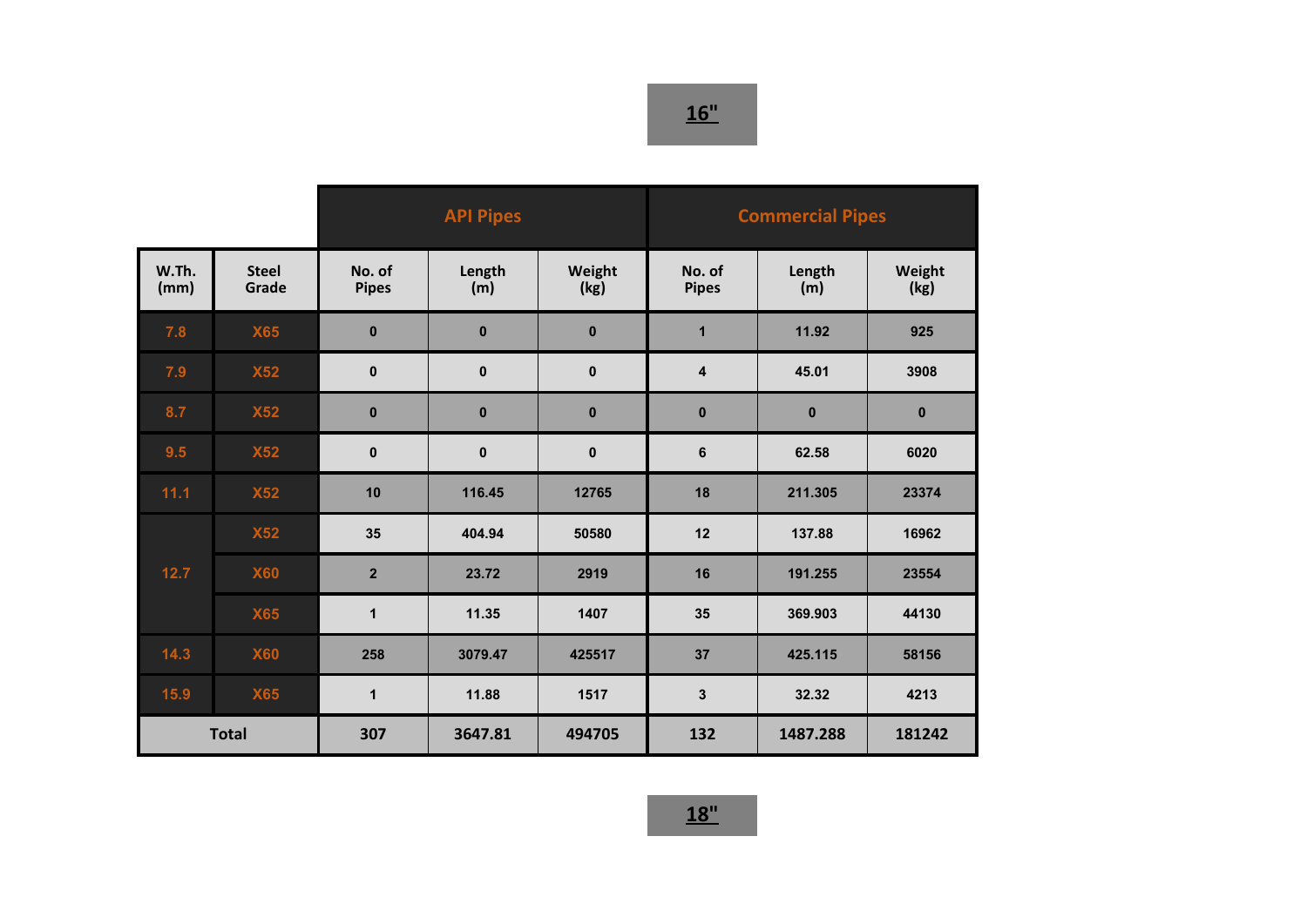|              |                       | <b>API Pipes</b>       |               |                | <b>Commercial Pipes</b> |               |                |
|--------------|-----------------------|------------------------|---------------|----------------|-------------------------|---------------|----------------|
| W.Th<br>(mm) | <b>Steel</b><br>Grade | No. of<br><b>Pipes</b> | Length<br>(m) | Weight<br>(kg) | No. of<br><b>Pipes</b>  | Length<br>(m) | Weight<br>(kg) |
| 8.7          | <b>X52</b>            | $\bf{0}$               | $\bf{0}$      | $\bf{0}$       | $\mathbf 0$             | 0.00          | $\bf{0}$       |
| 9.5          | <b>X52</b>            | $\bf{0}$               | $\mathbf{0}$  | $\mathbf{0}$   | $\overline{\mathbf{2}}$ | 22.5          | 2326           |
| $12.7$       | <b>X65</b>            | $\bf{0}$               | $\bf{0}$      | $\bf{0}$       | $\bf{0}$                | 0.00          | $\mathbf 0$    |
|              | <b>X52</b>            | $\bf{0}$               | $\pmb{0}$     | $\mathbf 0$    | 4                       | 48.47         | 6835           |
|              | <b>X60</b>            | $\bf{0}$               | $\bf{0}$      | $\bf{0}$       | $\overline{\mathbf{2}}$ | 35.60         | 5630           |
| 14.3         | <b>X65</b>            | $\mathbf 0$            | $\mathbf{0}$  | $\mathbf 0$    | $\mathbf 1$             | 11.93         | 1862           |
| 17.5         | <b>X65</b>            | $\bf{0}$               | $\bf{0}$      | $\bf{0}$       | 16                      | 160.54        | 30044          |
| <b>Total</b> |                       | $\bf{0}$               | $\mathbf 0$   | $\bf{0}$       | 25                      | 279.04        | 46697          |

|      |              | <b>API Pipes</b> |        |        | <b>Commercial Pipes</b> |        |        |  |
|------|--------------|------------------|--------|--------|-------------------------|--------|--------|--|
| W.Th | <b>Steel</b> | No. of           | Length | Weight | No. of                  | Length | Weight |  |
| (mm) | Grade        | <b>Pipes</b>     | (m)    | (kg)   | <b>Pipes</b>            | (m)    | (kg)   |  |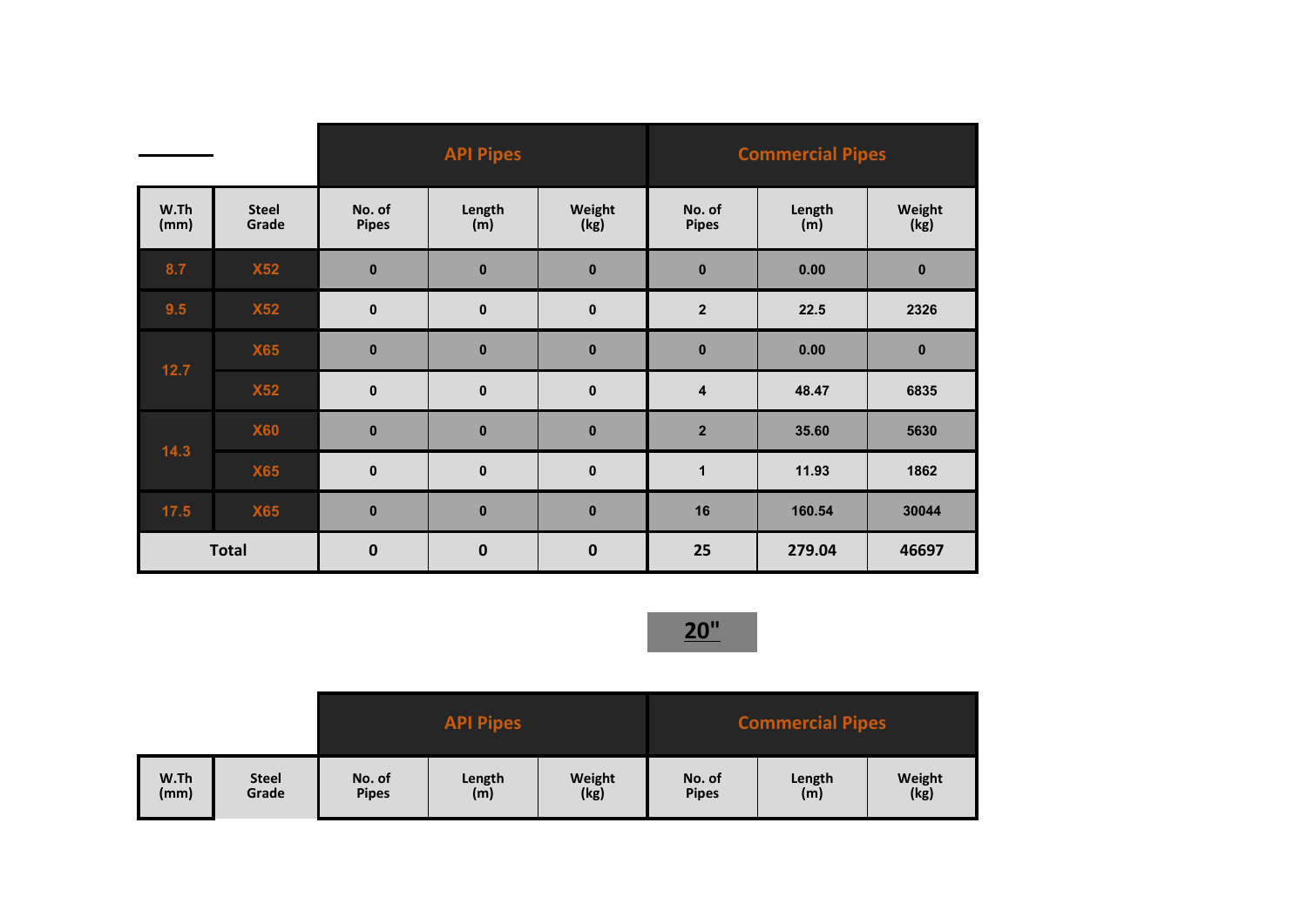| 7.8          | <b>X52</b>      | $\bf{0}$                | $\mathbf 0$ | $\mathbf 0$ | $\overline{1}$          | 11.37     | 1111        |
|--------------|-----------------|-------------------------|-------------|-------------|-------------------------|-----------|-------------|
|              | <b>X65</b>      | 30                      | 345.315     | 33565       | $\overline{7}$          | 78.395    | 7638        |
| 8.7          | <b>X52</b>      | $6\phantom{1}6$         | 68.815      | 7724        | 14                      | 157.085   | 17048       |
| 9.5          | <b>X52</b>      | $\pmb{0}$               | $\mathbf 0$ |             | $\overline{\mathbf{4}}$ | 32.375    | 3890        |
|              | $\mathbf{B}$    | $\mathbf 2$             | 24.275      | 2960        | $\mathbf{1}$            | 12.13     | 1480        |
| $10.3$       | $\, {\bf B} \,$ | $\pmb{0}$               | $\bf{0}$    | $\mathbf 0$ | 276                     | 3295.995  | 411605      |
| 10           | <b>X52</b>      | 10                      | 119.19      | 14905       | $\mathbf{1}$            | 11.955    | 1495        |
| 11.2         | <b>X52</b>      | $\pmb{0}$               | $\pmb{0}$   | $\pmb{0}$   | $\mathbf 3$             | 34.63     | 4760        |
| 12.7         | <b>X52</b>      | $\pmb{0}$               | $\pmb{0}$   | $\pmb{0}$   | $\mathbf{3}$            | 21.275    | 3325        |
|              | <b>X65</b>      | $\pmb{0}$               | $\pmb{0}$   | $\pmb{0}$   | $\mathbf 1$             | 10.13     | 1571        |
| $15.9$       | <b>X65</b>      | $\overline{\mathbf{1}}$ | 9.06        | 1746.65     | $\mathbf 0$             | $\pmb{0}$ | $\mathbf 0$ |
| 17.5         | <b>X65</b>      | $\pmb{0}$               | $\pmb{0}$   | $\pmb{0}$   | $\mathbf 1$             | 12.1      | 2565        |
| $19.1$       | <b>X52</b>      | $\pmb{0}$               | $\pmb{0}$   | $\mathbf 0$ | $\overline{\mathbf{4}}$ | 31.63     | 6907        |
| <b>Total</b> |                 | 49                      | 566.655     | 60900.65    | 316                     | 3709.07   | 463395      |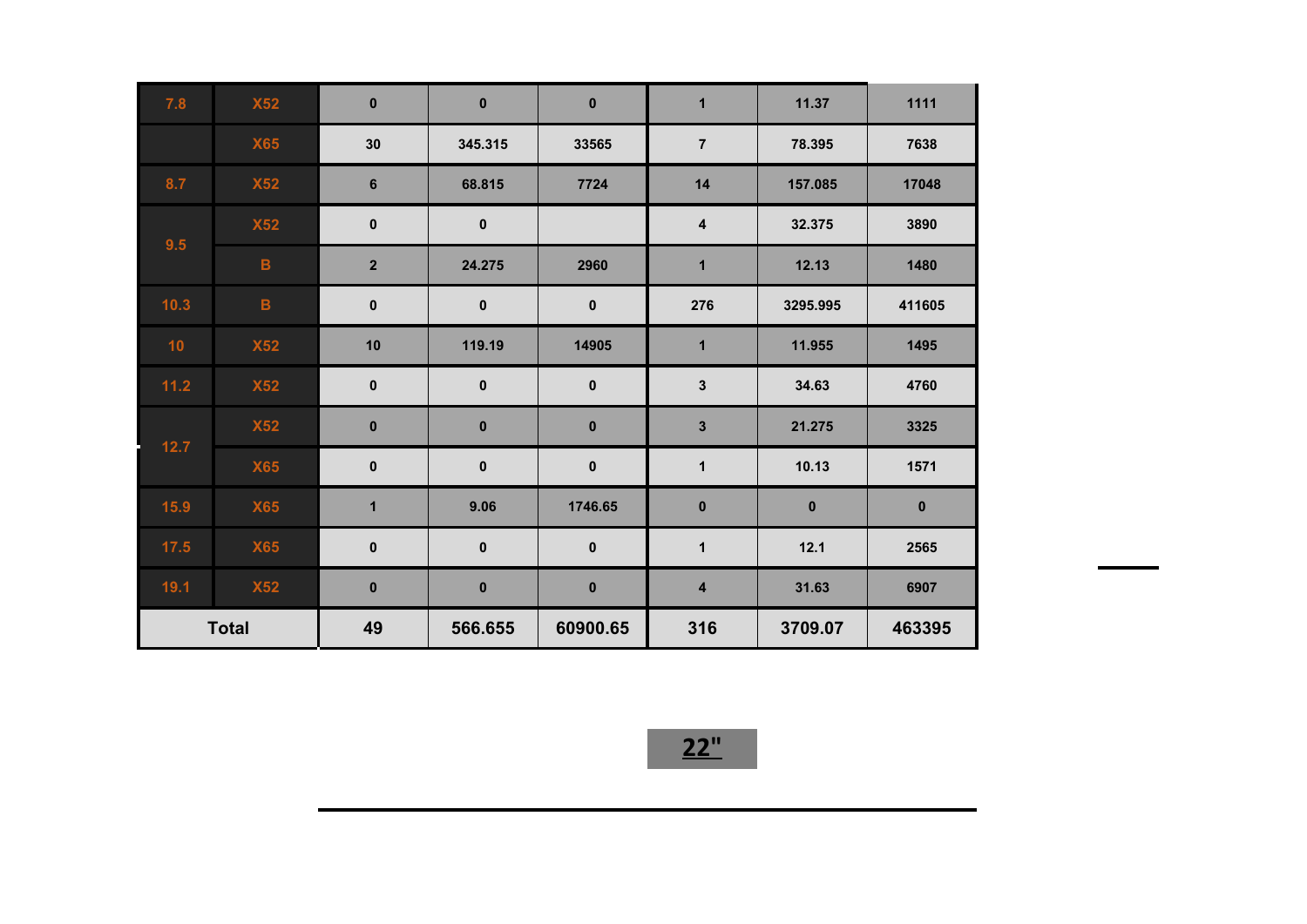|              |                       | <b>API Pipes</b>       |               |                | <b>Commercial Pipes</b> |               |                |
|--------------|-----------------------|------------------------|---------------|----------------|-------------------------|---------------|----------------|
| W.Th<br>(mm) | <b>Steel</b><br>Grade | No. of<br><b>Pipes</b> | Length<br>(m) | Weight<br>(kg) | No. of<br><b>Pipes</b>  | Length<br>(m) | Weight<br>(kg) |
| 9.5          | <b>X56</b>            | $\bf{0}$               | $\bf{0}$      | $\mathbf{0}$   | 8                       | 77.32         | 9971           |
| $12.7$       | <b>X65</b>            | $\mathbf 0$            | $\mathbf 0$   | $\mathbf 0$    | $\overline{2}$          | 20.81         | 3552           |
| 15.9         | <b>X65</b>            | $\overline{3}$         | 36.275        | 7755           | $\overline{7}$          | 79.37         | 17132          |
| $17.5$       | <b>X65</b>            | $\mathbf 0$            | $\bf{0}$      | $\mathbf{0}$   | $\overline{2}$          | 21.32         | 4695           |
| <b>Total</b> |                       | 3                      | 36.275        | 7755           | 19                      | 198.82        | 35350          |

|              |                       | <b>API Pipes</b>       |               |                | <b>Commercial Pipes</b> |               |                |
|--------------|-----------------------|------------------------|---------------|----------------|-------------------------|---------------|----------------|
| W.Th<br>(mm) | <b>Steel</b><br>Grade | No. of<br><b>Pipes</b> | Length<br>(m) | Weight<br>(kg) | No. of<br><b>Pipes</b>  | Length<br>(m) | Weight<br>(kg) |
| 9.5          | <b>X52</b>            | $\mathbf{0}$           | $\bf{0}$      | $\mathbf 0$    | 1                       | 10.8          | 1510           |
|              | <b>X60</b>            | 1                      | 11.48         | 1610           | 1                       | 12.15         | 1709           |
| $12.7$       | X52                   | $\mathbf{0}$           | $\pmb{0}$     | $\bf{0}$       | 1                       | 10.665        | 1938           |
| 14.3         | <b>X52</b>            | $\blacktriangleleft$   | 7.48          | 1575           | 1                       | 11.38         | 2390           |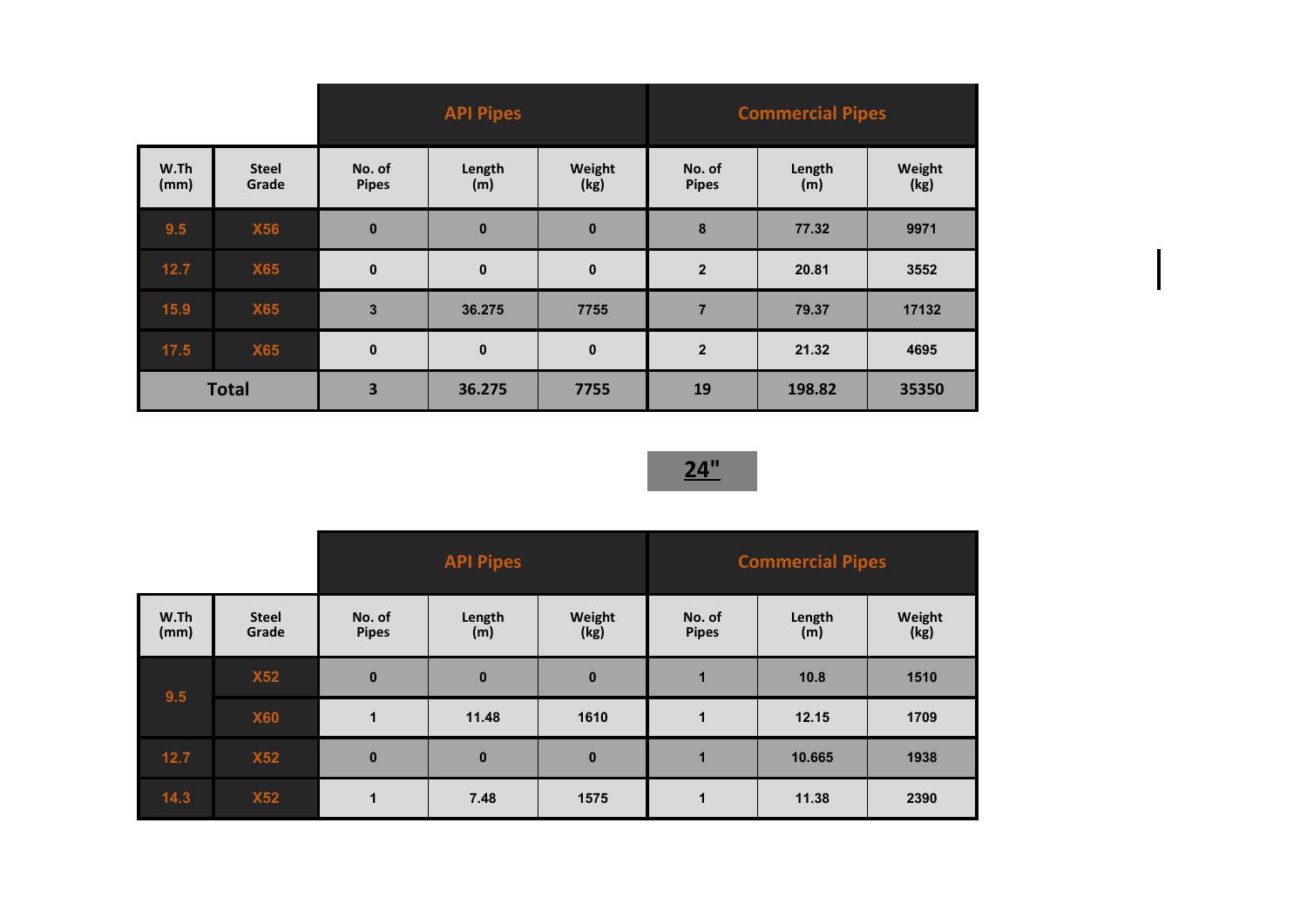| 15.9         | <b>X60</b> | $\bf{0}$     | $\bf{0}$     | $\bf{0}$    | $\mathbf{3}$    | 36.42   | 8735   |
|--------------|------------|--------------|--------------|-------------|-----------------|---------|--------|
| 17.5         | <b>X65</b> | 1            | 12.115       | 2840        | 35              | 391.03  | 94221  |
|              | <b>X52</b> | $\bf{0}$     | $\bf{0}$     | $\mathbf 0$ | $6\phantom{1}6$ | 66.35   | 17440  |
|              | <b>X60</b> | 6            | 72.265       | 18620       | $\overline{7}$  | 73.96   | 19075  |
| 19.8         | <b>X52</b> | 34           | 407.95       | 115125      | $\overline{7}$  | 80.415  | 22508  |
| 22.2         | <b>X52</b> | $\mathbf{0}$ | $\mathbf{0}$ | $\mathbf 0$ | $\mathbf 1$     | 8.005   | 2586   |
| <b>Total</b> |            | 43           | 511.29       | 139770      | 63              | 701.175 | 172112 |



|              |                       | <b>API Pipes</b>       |               |                | <b>Commercial Pipes</b> |               |                |  |
|--------------|-----------------------|------------------------|---------------|----------------|-------------------------|---------------|----------------|--|
| W.Th<br>(mm) | <b>Steel</b><br>Grade | No. of<br><b>Pipes</b> | Length<br>(m) | Weight<br>(kg) | No. of<br><b>Pipes</b>  | Length<br>(m) | Weight<br>(kg) |  |
| $12.7$       | <b>X52</b>            | 10                     | 115.285       | 24485          | 14                      | 158.50        | 33770          |  |
| 14.3         | <b>X52</b>            | $\blacktriangleleft$   | 12.125        | 2850           | $\mathbf{3}$            | 35.65         | 8375           |  |
| 16           | <b>DNV 450-IFD</b>    | $\bf{0}$               | $\bf{0}$      | $\bf{0}$       | 1                       | 11.87         | 2998           |  |
| 19.1         | <b>DNV 450-IFD</b>    | $\mathbf 0$            | $\mathbf{0}$  | $\bf{0}$       | 1                       | 11.37         | 3432           |  |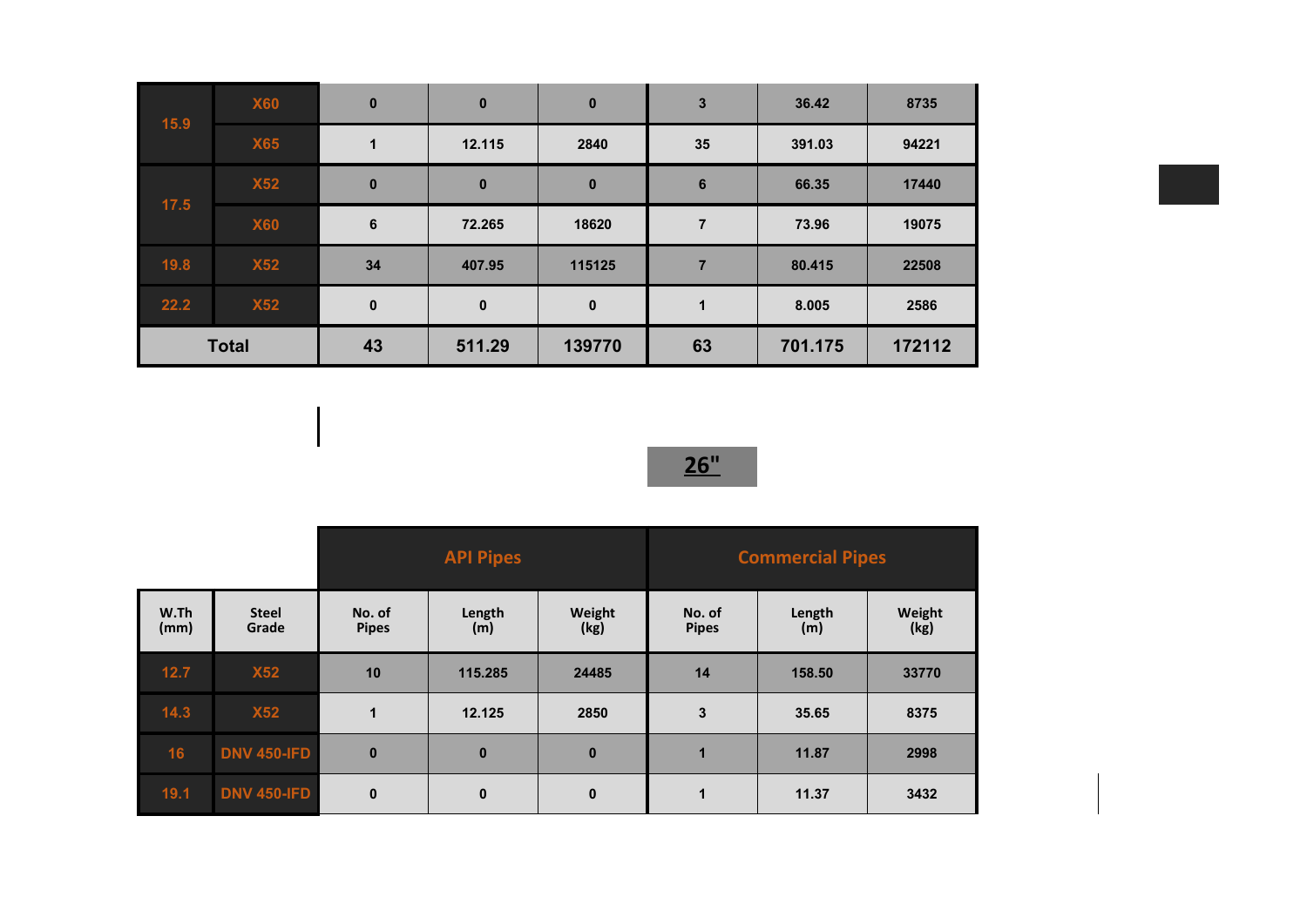| 22.2         | <b>DNV 450-IFD</b> |    |        |       |    | 33.96  | 12005 |
|--------------|--------------------|----|--------|-------|----|--------|-------|
| <b>Total</b> |                    | 11 | 127.41 | 27335 | 23 | 251.35 | 60580 |

|              |                       | <b>API Pipes</b>       |               |                | <b>Commercial Pipes</b> |               |                |
|--------------|-----------------------|------------------------|---------------|----------------|-------------------------|---------------|----------------|
| W.Th<br>(mm) | <b>Steel</b><br>Grade | No. of<br><b>Pipes</b> | Length<br>(m) | Weight<br>(kg) | No. of<br><b>Pipes</b>  | Length<br>(m) | Weight<br>(kg) |
| 10           | $\mathbf B$           | $\mathbf{0}$           | $\bf{0}$      | $\bf{0}$       |                         | 12.03         | 2085           |
| 15.9         | <b>X52</b>            | $\mathbf{0}$           | $\pmb{0}$     | $\mathbf{0}$   |                         | 12.165        | 3315           |
| <b>Total</b> |                       | $\mathbf 0$            | $\bf{0}$      | $\bf{0}$       | $\overline{2}$          | 24.195        | 5400           |

| <b>API Pipes</b> | <b>Commercial Pipes</b> |
|------------------|-------------------------|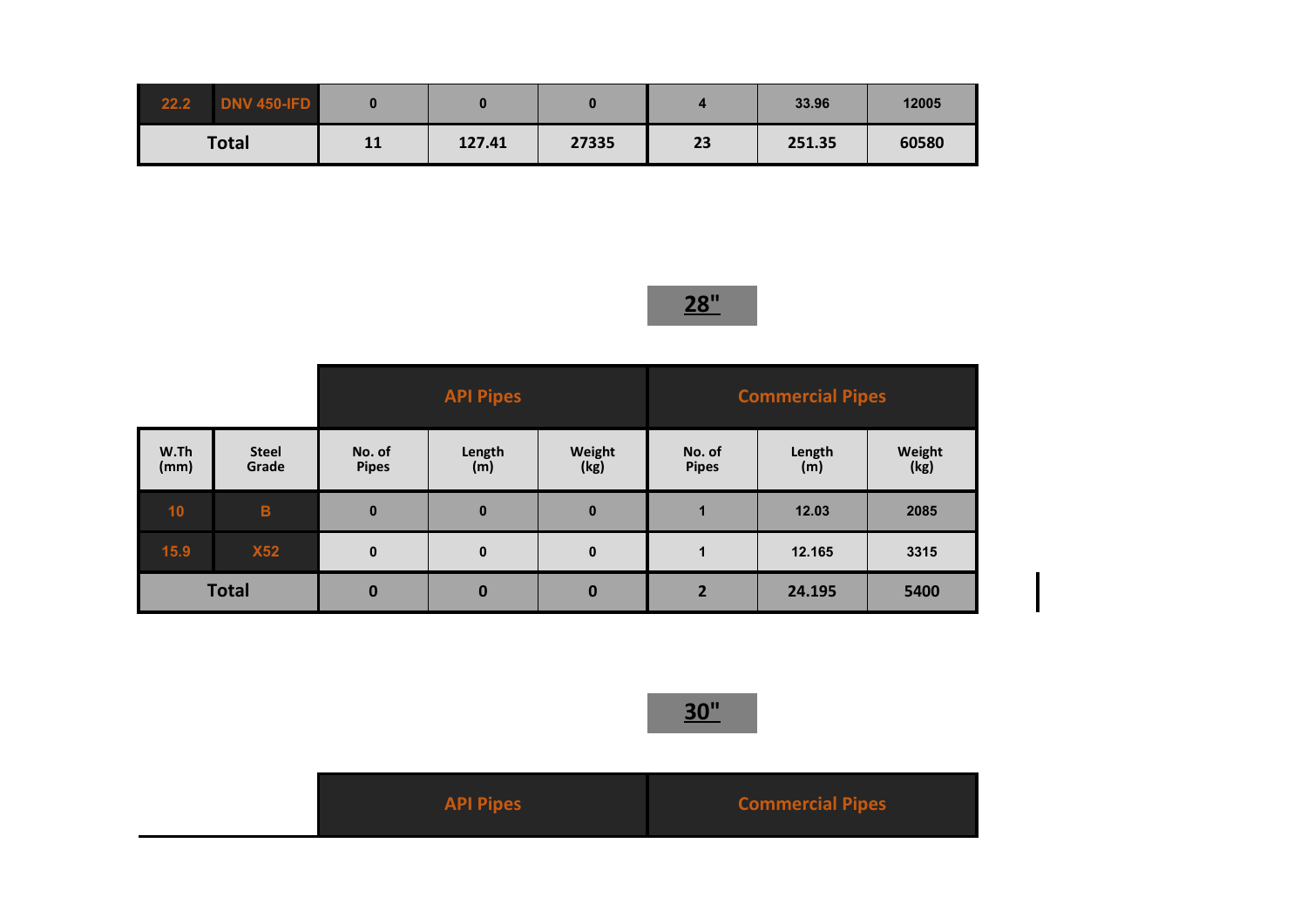| W.Th<br>(mm) | <b>Steel</b><br>Grade | No. of<br><b>Pipes</b> | Length<br>(m) | Weight<br>(kg) | No. of<br><b>Pipes</b>  | Length<br>(m) | Weight<br>(kg) |
|--------------|-----------------------|------------------------|---------------|----------------|-------------------------|---------------|----------------|
| $12.7$       | <b>X60</b>            | 1                      | 8.76          | 2060           | $\overline{\mathbf{3}}$ | 33.41         | 8260           |
| 15.9         | <b>X60</b>            | $\bf{0}$               | $\mathbf{0}$  | $\mathbf 0$    | 1                       | 10.705        | 3737           |
|              | $\overline{B}$        | $\bf{0}$               | $\mathbf{0}$  | $\bf{0}$       | $\blacksquare$          | 12.155        | 2990           |
| 14.3         | <b>X60</b>            | 1                      | 12.135        | 3290           | 12                      | 137.3         | 36761          |
|              | <b>X65</b>            | 1                      | 12.11         | 3300           | 1                       | 12.15         | 3305           |
| 19.1         | <b>X60</b>            | $\bf{0}$               | $\mathbf 0$   | $\bf{0}$       | $\mathbf{2}$            | 24.495        | 7277           |
| <b>Total</b> |                       | 3                      | 33.005        | 8650           | 20                      | 230.215       | 62330          |

|              |                       | <b>API Pipes</b> |               |                | <b>Commercial Pipes</b> |               |                |
|--------------|-----------------------|------------------|---------------|----------------|-------------------------|---------------|----------------|
| W.Th<br>(mm) | <b>Steel</b><br>Grade | No. of Pipes     | Length<br>(m) | Weight<br>(kg) | No. of<br><b>Pipes</b>  | Length<br>(m) | Weight<br>(kg) |
| 12.7         | <b>X60</b>            | $\bf{0}$         | $\mathbf{0}$  | $\bf{0}$       | $\overline{2}$          | 20.44         | 5119           |
| $14.3$       | <b>X60</b>            | $\bf{0}$         | $\mathbf 0$   | $\bf{0}$       | $\mathbf{2}$            | 22.19         | 6250           |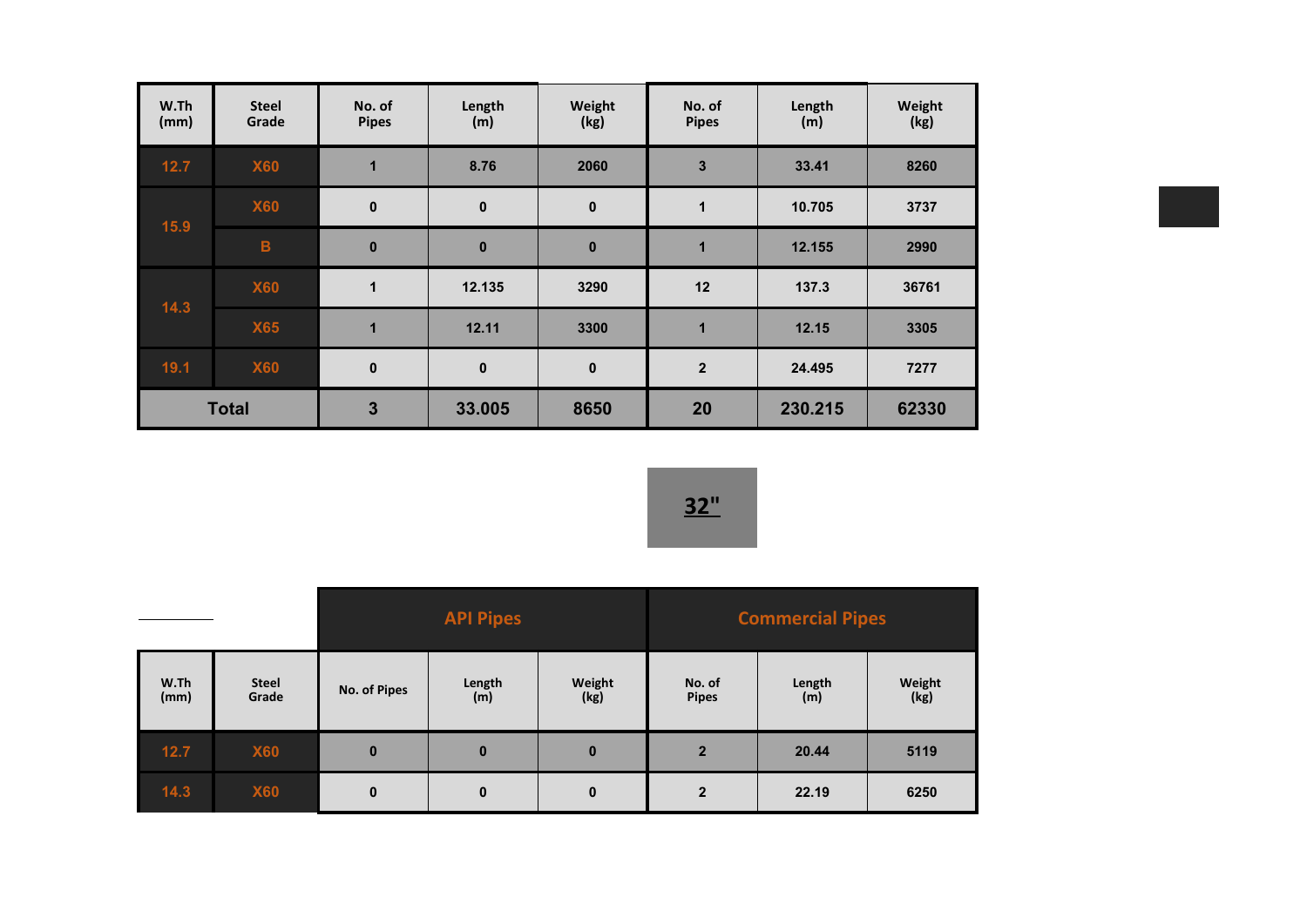| 20.6 | <b>X60</b>   |   |       |       | 4  | 45.79  | 18735 |
|------|--------------|---|-------|-------|----|--------|-------|
| 22.2 | <b>X60</b>   | ŋ | 23.91 | 10355 | 6  | 68.85  | 29806 |
|      | <b>Total</b> |   | 23.91 | 10355 | 14 | 157.27 | 59910 |

|              |                       | <b>API Pipes</b>       |               |                | <b>Commercial Pipes</b> |               |                |
|--------------|-----------------------|------------------------|---------------|----------------|-------------------------|---------------|----------------|
| W.Th<br>(mm) | <b>Steel</b><br>Grade | No. of<br><b>Pipes</b> | Length<br>(m) | Weight<br>(kg) | No. of<br><b>Pipes</b>  | Length<br>(m) | Weight<br>(kg) |
| 15.9         | <b>X65</b>            | $\bf{0}$               | $\bf{0}$      | $\bf{0}$       | 1                       | 9.06          | 3847           |
| <b>Total</b> |                       | $\bf{0}$               | $\bf{0}$      | $\bf{0}$       |                         | 9.06          | 3847           |



| <b>API Pipes</b> | <b>Commercial Pipes</b> |
|------------------|-------------------------|
|------------------|-------------------------|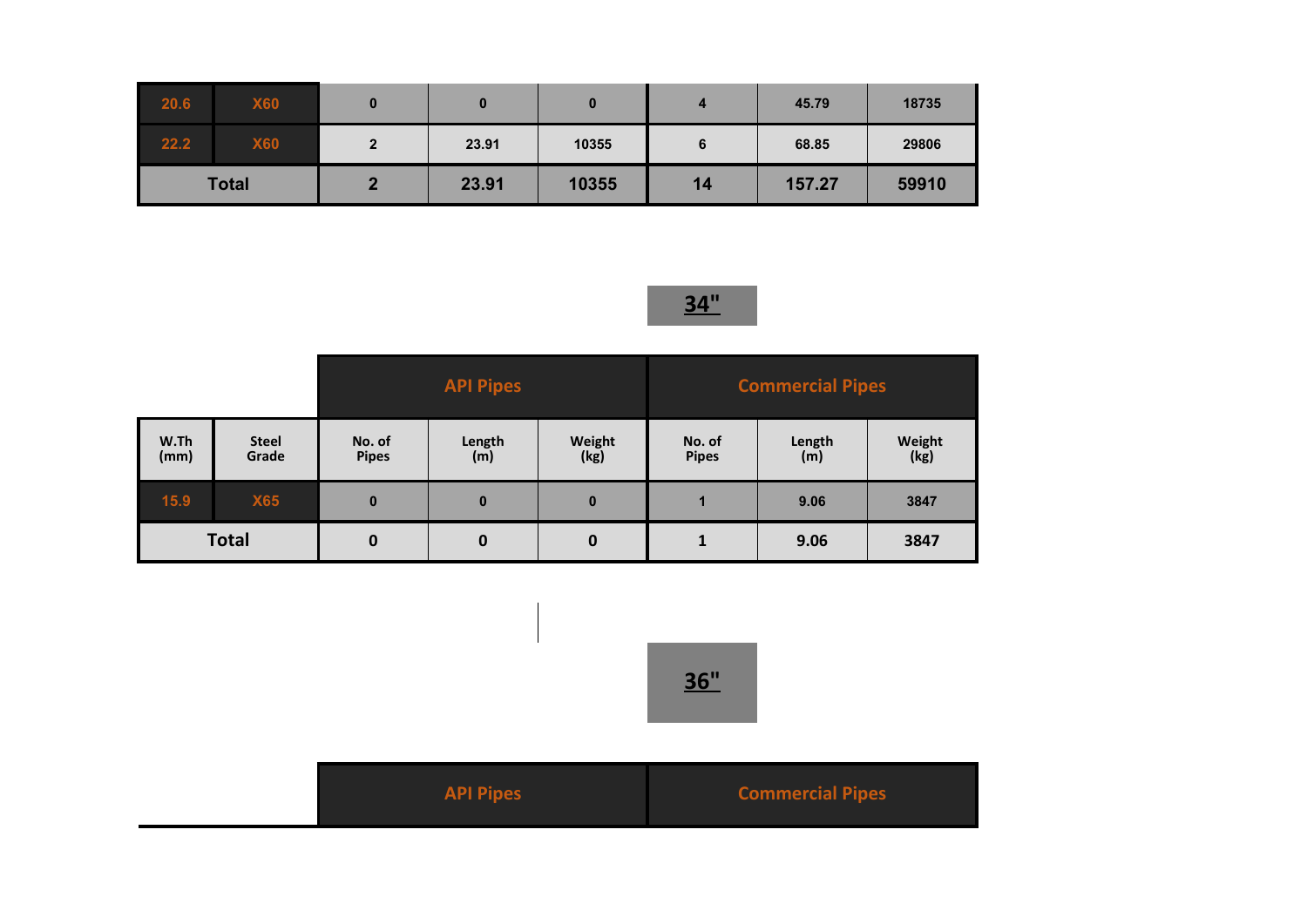| W.Th<br>(mm) | <b>Steel</b><br>Grade | No. of Pipes            | Length<br>(m) | Weight<br>(kg) | No. of<br><b>Pipes</b>  | Length<br>(m) | Weight<br>(kg) |
|--------------|-----------------------|-------------------------|---------------|----------------|-------------------------|---------------|----------------|
| $11.9$       | <b>X65</b>            | $\mathbf{0}$            | $\bf{0}$      | $\bf{0}$       | $\overline{\mathbf{1}}$ | 7.43          | 1967           |
| 12.7         | $\mathbf{B}$          | $\mathbf 0$             | $\mathbf{0}$  | $\mathbf 0$    | 12                      | 143.36        | 38300          |
|              | <b>X52</b>            | 1                       | 12.12         | 3840           | $\bf{0}$                | $\bf{0}$      | $\pmb{0}$      |
| 14.3         | <b>X60</b>            | 1                       | 11.93         | 3795           | $\bf 6$                 | 68.47         | 22536          |
|              | <b>X65</b>            | $\bf{0}$                | $\mathbf 0$   | $\bf{0}$       | $\mathbf{1}$            | 12.09         | 3836           |
| 15.9         | <b>X65</b>            | $\pmb{0}$               | 0             | $\mathbf 0$    | $\mathbf 2$             | 24.03         | 8047           |
| 17.5         | <b>X60</b>            | 3                       | 36.33         | 14039          | $\overline{4}$          | 43.72         | 17575          |
| 19.1         | <b>X60</b>            | 1                       | 10.81         | 4556           | $\mathbf 2$             | 24.145        | 10181          |
|              | <b>X70</b>            | 8                       | 92            | 39014          | $\bf{0}$                | $\pmb{0}$     | $\bf{0}$       |
| 20.6         | <b>X65</b>            | $\overline{\mathbf{4}}$ | 36.1          | 17626          | $\pmb{0}$               | $\pmb{0}$     | $\pmb{0}$      |
| 22.2         | <b>X60</b>            | 12                      | 135.245       | 66444          | 19                      | 228.043       | 112414         |
| 23.8         | <b>X65</b>            | $\overline{2}$          | 15.75         | 8430           | $\pmb{0}$               | $\pmb{0}$     | $\pmb{0}$      |
|              | <b>Total</b>          | 32                      | 350.285       | 157744         | 47                      | 551.288       | 214856         |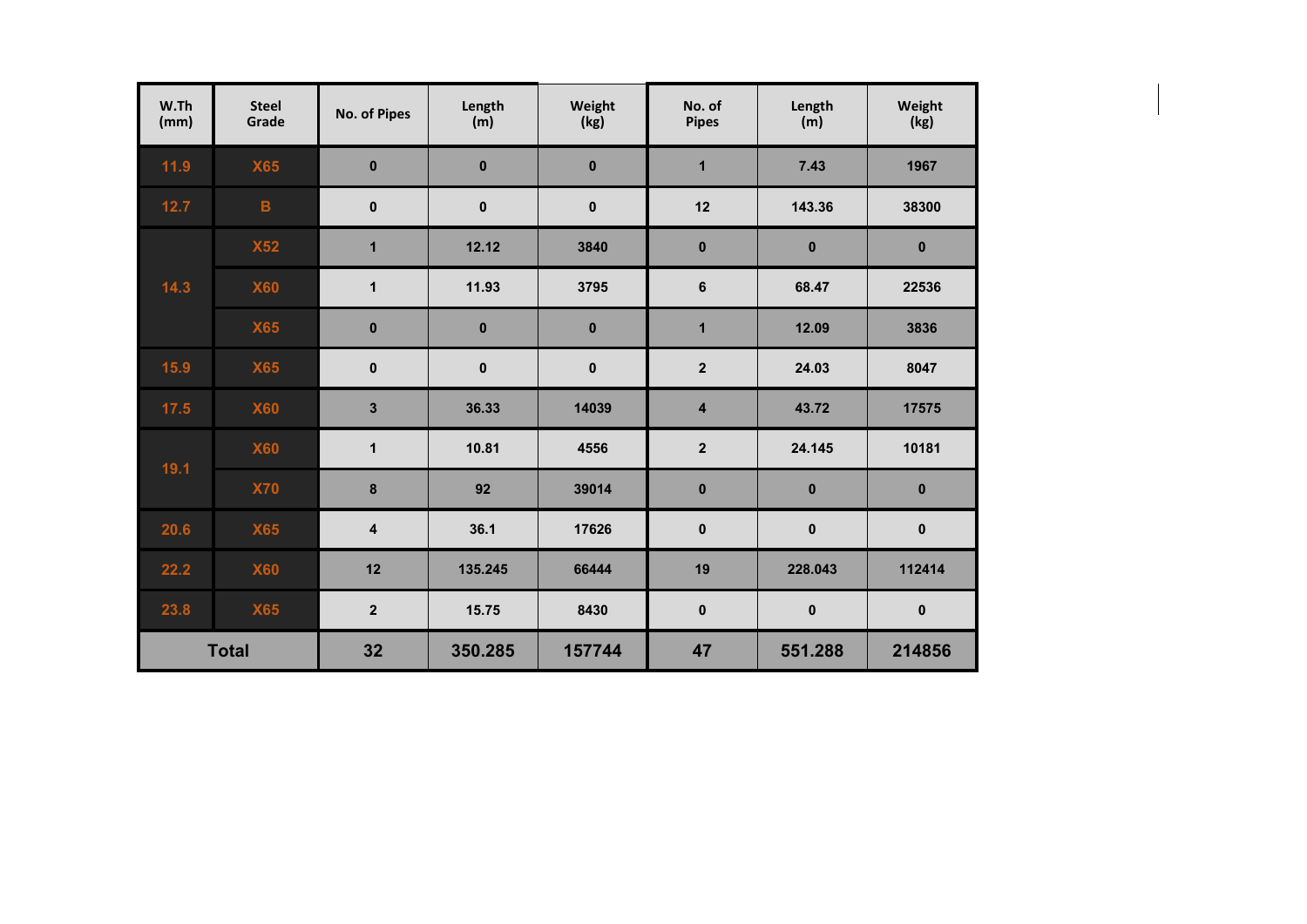|              |                       | <b>API Pipes</b>       |               |                | <b>Commercial Pipes</b> |               |                |
|--------------|-----------------------|------------------------|---------------|----------------|-------------------------|---------------|----------------|
| W.Th<br>(mm) | <b>Steel</b><br>Grade | No. of<br><b>Pipes</b> | Length<br>(m) | Weight<br>(kg) | No. of<br><b>Pipes</b>  | Length<br>(m) | Weight<br>(kg) |
| $12.7$       | <b>BM</b>             | $\bf{0}$               | $\mathbf 0$   | $\mathbf{0}$   | $\overline{2}$          | 24.24         | 7895           |
| 15.9         | <b>X65</b>            | $\mathbf{0}$           | $\mathbf{0}$  | $\mathbf 0$    | 1                       | 12.155        | 4880           |
| <b>Total</b> |                       | $\mathbf 0$            | $\mathbf 0$   | $\mathbf 0$    | 3                       | 36.395        | 12775          |

| <b>API Pipes</b> | <b>Commercial Pipes</b> |
|------------------|-------------------------|
|                  |                         |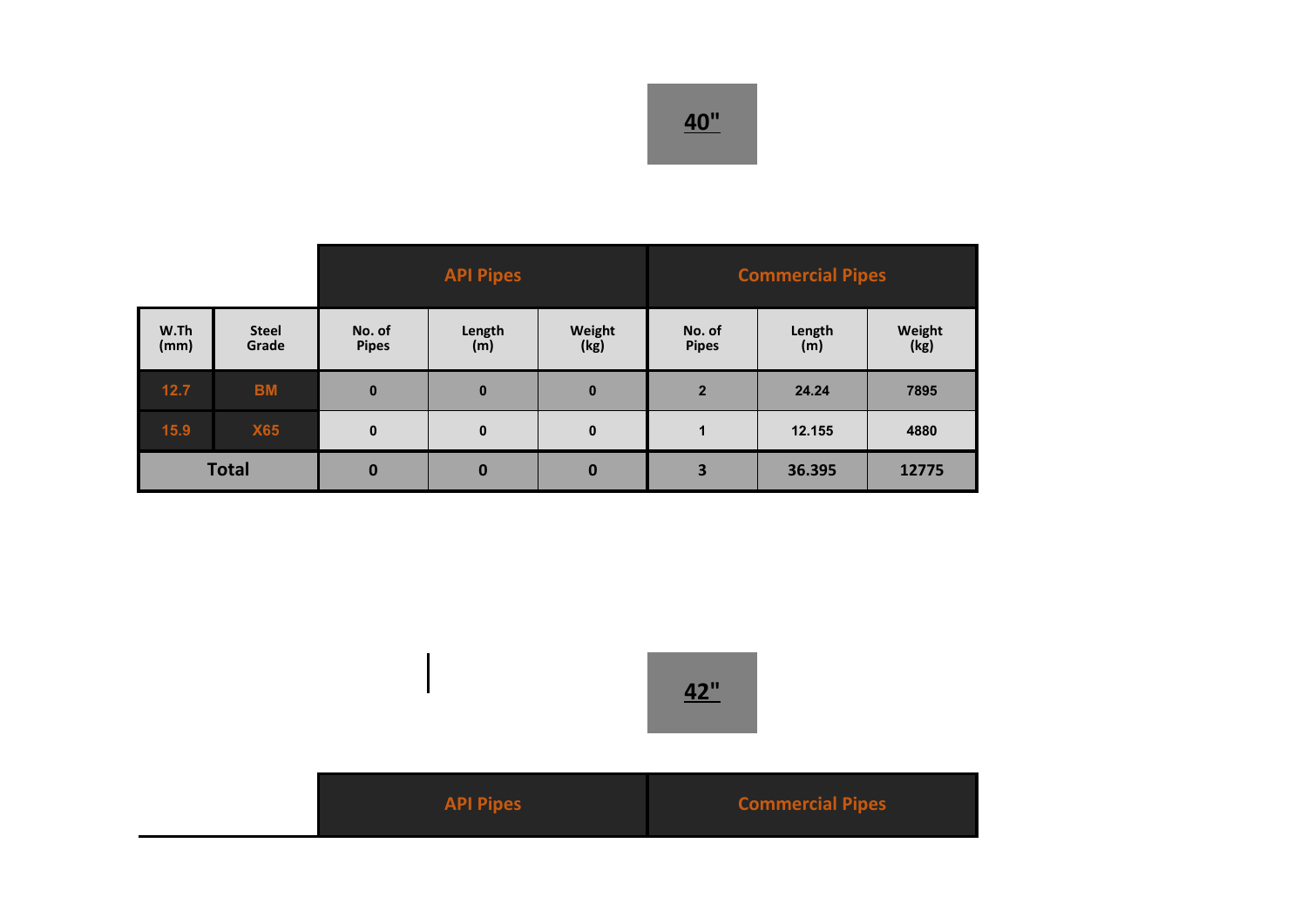| W.Th<br>(mm) | <b>Steel</b><br>Grade | No. of<br><b>Pipes</b> | Length<br>(m) | Weight<br>(kg) | No. of<br><b>Pipes</b> | Length<br>(m) | Weight<br>(kg) |
|--------------|-----------------------|------------------------|---------------|----------------|------------------------|---------------|----------------|
| 9.5          | <b>X52</b>            | $\bf{0}$               | $\mathbf 0$   | $\bf{0}$       | $\overline{2}$         | 23.555        | 5435           |
| $12.7$       | $\overline{B}$        | $\blacktriangleleft$   | 12.18         | 4020           | $\bf{0}$               | $\pmb{0}$     | $\mathbf 0$    |
| 14.3         | <b>X65</b>            | $\bf{0}$               | $\mathbf 0$   | $\bf{0}$       | $\blacktriangleleft$   | 11.27         | 4484           |
| 15.9         | <b>X65</b>            | 3                      | 36.41         | 15145          | $6\phantom{1}6$        | 68.89         | 29030          |
| 19.1         | <b>X65</b>            | 1                      | 11.49         | 5815           | $\blacksquare$         | 12.1          | 5970           |
| 22.2         | <b>X70</b>            | $\mathbf 0$            | $\mathbf 0$   | $\mathbf 0$    | 1                      | 11.81         | 7077           |
| 23.8         | <b>X65</b>            | $\bf{0}$               | $\bf{0}$      | $\bf{0}$       | 16                     | 139.9         | 87692          |
|              | <b>Total</b>          | 5                      | 60.08         | 24980          | 27                     | 267.525       | 139688         |



|      |              | <b>API Pipes</b> |        |        | <b>Commercial Pipes</b> |        |        |  |
|------|--------------|------------------|--------|--------|-------------------------|--------|--------|--|
| W.Th | <b>Steel</b> | No. of           | Length | Weight | No. of                  | Length | Weight |  |
| (mm) | Grade        | <b>Pipes</b>     | (m)    | (kg)   | <b>Pipes</b>            | (m)    | (kg)   |  |